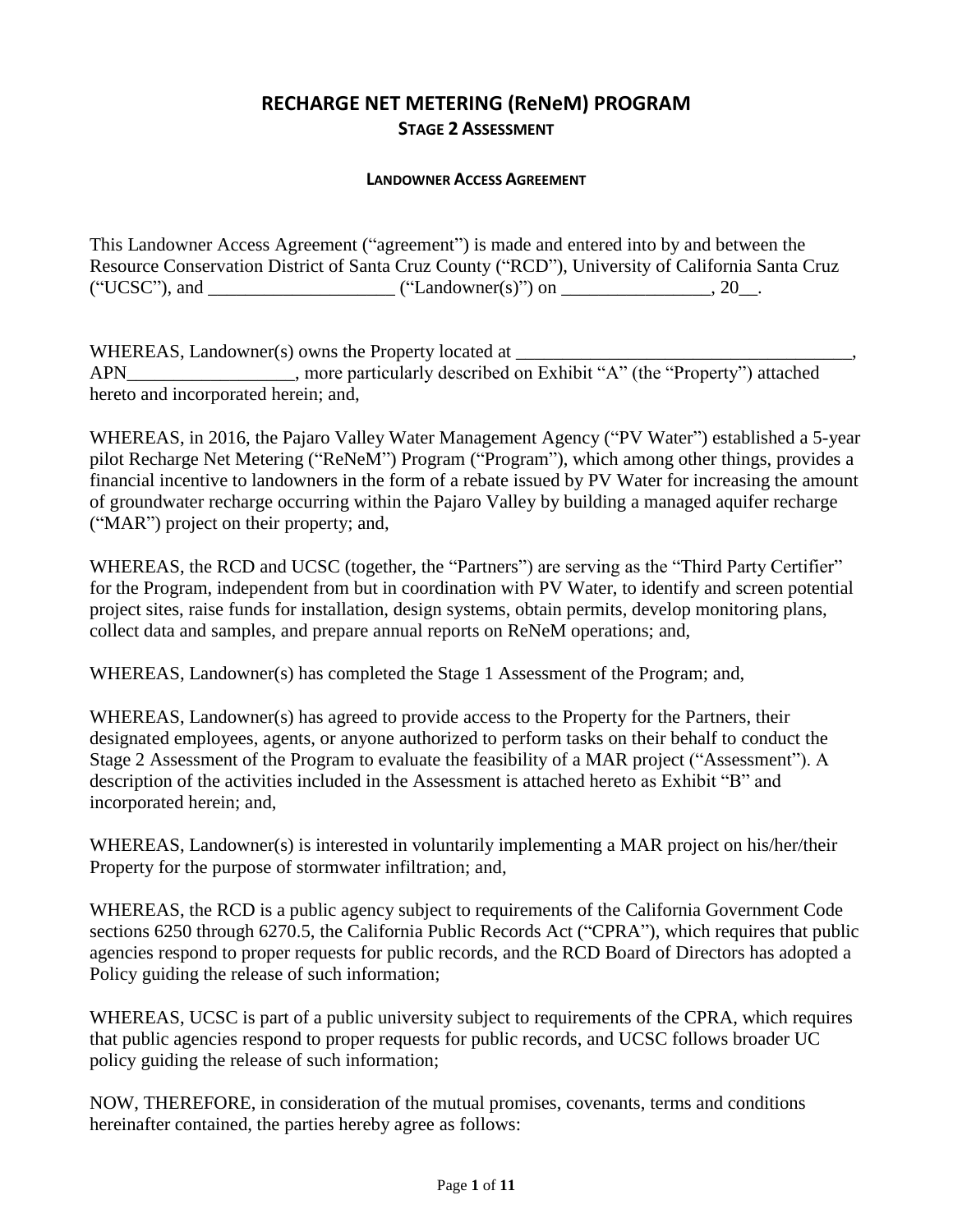1) Legal Framework. This agreement shall be read in conjunction with the following documents (collectively, "Contract Documents") that constitute the legal framework of this agreement and are incorporated herein by this reference:

| Legal Description of Landowner's Property     |
|-----------------------------------------------|
| <b>Assessment Description</b>                 |
| Grant Conditions, if applicable               |
| <b>Operations and Maintenance Obligations</b> |
| <b>Reporting Requirements</b>                 |
|                                               |

2) Authorization. Landowner(s) authorizes the Partners, their designated employees, agents, or anyone authorized to perform tasks on their behalf, to enter the Property to conduct activities outlined in Exhibit B. Access will be limited to those portions of the Property which are relevant to the Assessment and those additional portions of the Property that are reasonably necessary to gain access to perform the Assessment. The Partners, their designated agents or anyone authorized to perform tasks on their behalf, will give Landowner(s) reasonable notice (at least 24 hours) prior to entering the Property. Reasonable and actual notice may be given by mail, in person, by email or by telephone. The Partners agree to joint and several liability for personal injury or property damage to the extent caused by their active negligence, sole negligence, or willful misconduct.

Landowner(s) acknowledge that PV Water is not involved in the physical assessment of properties for the ReNeM Program and that PV Water's participation in the ReNeM Program does not create any relationship of co-partner, joint venturer, principal and agent or employer and employee between Landowner(s) and PV Water. PV Water shall not be held liable for any costs, damage, injury, or other possible adverse effects relating to the Assessment or the Program except for personal injury or property damage (a) that is proximately caused by the sole negligence of PV Water, or (b) to the extent such personal injury or property damage is proximately caused by the active negligence or willful misconduct of PV Water.

If Landowner is an individual, Landowner certifies that he/she holds legal title to the Property on which the Assessment is occurring, and Landowner is not aware of any easements or restrictions on the Property that would be in conflict with the Assessment. \_\_\_\_\_*(Initial if applicable)*

If Landowner is not an individual, but is instead a legal entity such as a corporation, partnership, trust etc., Landowner certifies that such entity holds legal title to the Property and that the individual signing on Landowner's behalf has the full authority, including written proof to sign for the entity. \_\_\_\_\_ *(Initial if applicable)*

3) Term and Termination. This Agreement shall remain in effect from the date of this Agreement through the earlier of (a) September 30, 2021 or (b) termination of the Program, unless sooner terminated as herein provided ("Term"). The Term may be extended upon the mutual written agreement of the parties.

Notwithstanding anything contained in this agreement that may be construed to the contrary, Partners may terminate this agreement at any time by giving not less than thirty (30) calendar days' prior written notice to Landowner(s) of such termination.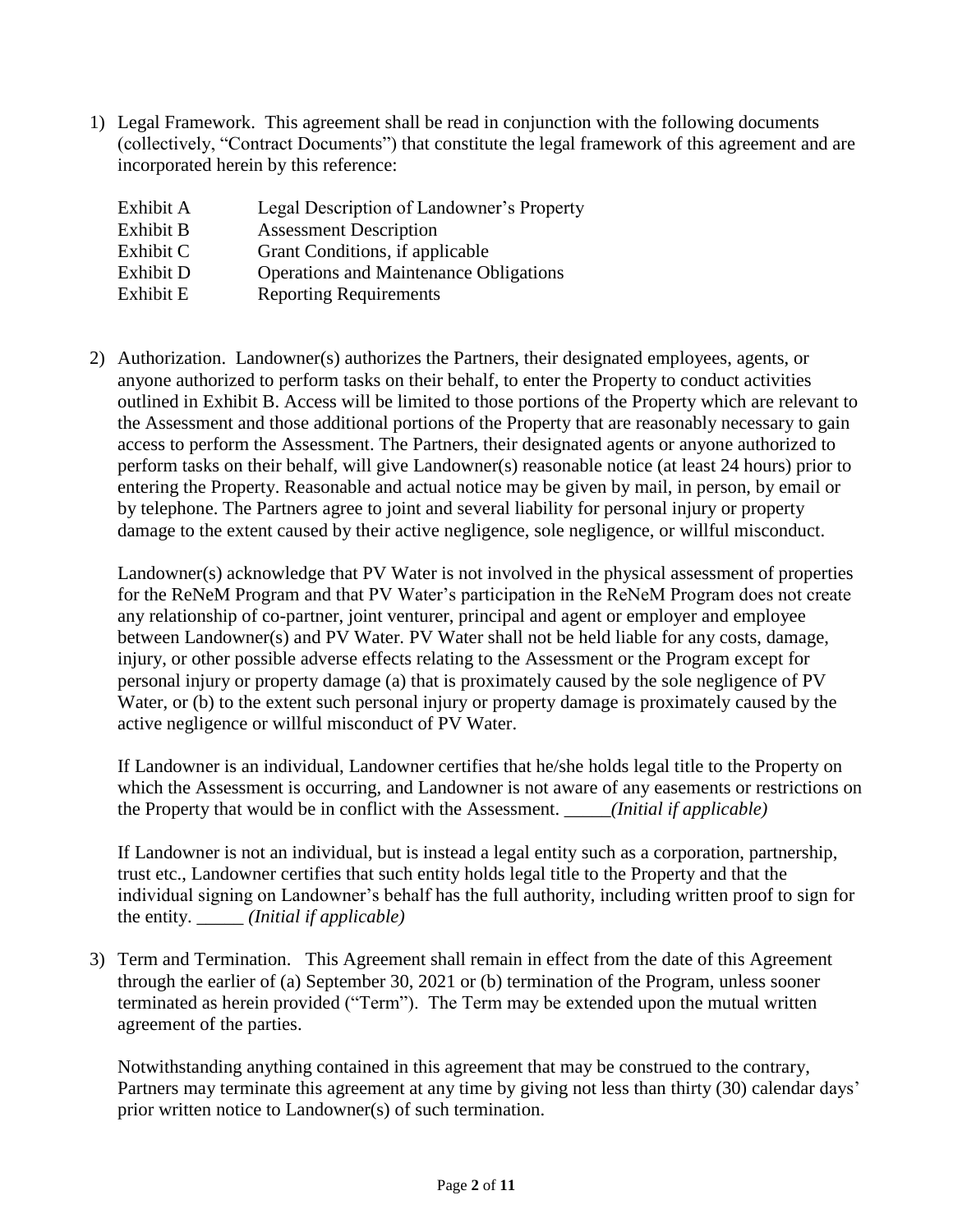In the event the Program materially and negatively (a) interferes with the business activities of Landowner(s) (or its/their tenants) on the Property, or (b) damages the Property, Landowner(s) may terminate this agreement by giving not less than thirty (30) calendar days' prior written notice to Partners of such termination.

- 4) Photographs. Landowner(s) agrees to allow for photographs to be taken for the Assessment.
- 5) Landowner(s) grants the Partners permission to disseminate information about the Assessment to potential funders and permitting agencies, including but not limited to soils information, hydrology, conceptual designs, and photographs.
- 6) No Recourse. Landowner(s) shall have no recourse against the Partners for further financial support or assistance except as expressly set forth in the Contract Documents.
- 7) Good Faith. Landowner(s) acknowledges that the Partners are expending public funds to conduct the Assessment. While, this agreement does not constitute a guarantee that the Partners will implement a MAR project on the Property, by signing this Agreement Landowner acknowledges that they have read the ReNeM Process documents available at rcdsantacruz.org/ ReNeM and agrees in good faith to allow the implementation of a MAR project on their Property pending unforeseen circumstances if the analyses conducted in this Agreement demonstrate that the conditions of the Property would support a MAR project.
- 8) Dispute Resolution.
	- a) Mediation. The Partners and Landowner(s) agree to mediate any dispute or claim arising between them out of this agreement before resorting to arbitration. The mediation fees shall be divided equally between the parties.
	- b) Arbitration. Any dispute or claim in law or equity arising out of this agreement which is not settled through mediation shall be decided by neutral binding arbitration in accordance with Part III, Title 9, of the California Code of Civil Procedure (commencing with Section 1280), and not by court action except as provided by California law for judicial review of arbitration proceedings. Judgment upon the award rendered by the arbitrator may be entered in any court having jurisdiction thereof. The parties shall have the right to discovery in accordance with Code of Civil Procedure Section 1283.05. Whenever possible, the arbitrator shall be a retired Superior or Appellate Court Judge or Justice, or someone of equivalent knowledge and experience and the arbitration proceeding shall take place in Santa Cruz County. The filing of a judicial action to enable the recording of a notice of pending action, for order of attachment, receivership, injunction, or other provisional remedy, shall not constitute a waiver of the right to arbitrate under this provision.
- 9) Implementation. Landowner(s) agrees to abide by the following general principles relating to the Assessment:
	- a) Reasonableness and Good Faith. Whenever this agreement requires the Landowner(s) to give its consent or approval to any action, such consent or approval shall not be unreasonably withheld or delayed.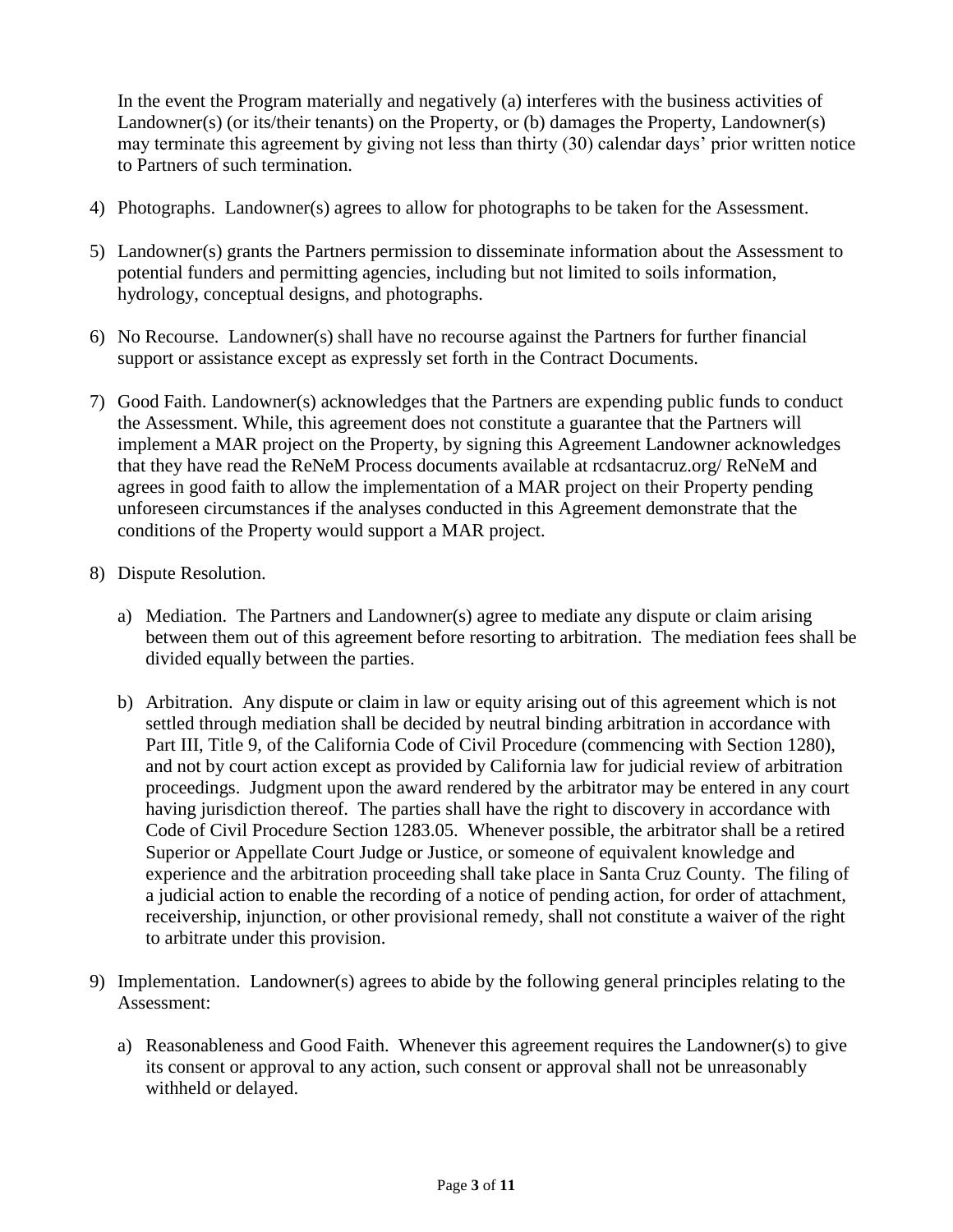- b) Cooperation. The parties shall take all appropriate and necessary measures to ensure fulfillment of the obligations and objectives arising out of the Contract Documents.
- c) Information. The parties agree to provide all information necessary for the compliance with the Contract Documents and to apply the highest degree of transparency and accountability.
- d) Adverse Circumstances. The parties shall promptly inform each other of any circumstances that interfere or threaten to interfere with the successful implementation of the Contract Documents.
- e) Representation and communication. All communications to Landowner(s) concerning this agreement shall be directed to the party who signs this agreement on behalf of Landowner(s), unless otherwise instructed in writing by Landowner(s).
- 10) Entire Agreement; Amendments. This Agreement and all exhibits referred to in this agreement constitute the final, complete, and exclusive statement of the terms of the agreement between the parties relating to the Assessment and supersedes all prior and contemporaneous understandings or agreements of the parties. Neither party has been induced to enter into this agreement by, and neither party is relying on, any representation or warranty outside those expressly set forth in this agreement. This agreement may be amended only by an agreement in writing signed by the Landowner(s), RCD, and UCSC.
- 11) Partial Invalidity. If a court or arbitrator of competent jurisdiction holds any agreement clause to be invalid or unenforceable in whole or in part for any reason, the validity and enforceability of the remaining clauses, or portions of them, shall not be affected.
- 12) Open Records. All books and records of the parties pertaining to this agreement and/or the Assessment shall be open to inspection and audit upon reasonable notice for any purpose reasonably related to this agreement.
- 13) Further Documents. The parties recognize the cooperative nature of the Program. At any time and from time to time during the Term of this agreement as well as following completion of the Assessment, each party shall execute and deliver (and acknowledge before a notary public where necessary) such documents as the other party may reasonably request or as are necessary to carry out and give effect to the provisions of this agreement.
- 14) Counterparts. This agreement may be executed in one or more counterparts, each of which shall be a fully binding and enforceable contract and agreement against the party signing such counterpart, but all such counterparts shall together constitute but one agreement.
- 15) Negation of Agency or Partnership. This agreement shall not be construed as making either party an agent, partner or joint venturer of the other party.
- 16) Governing Law and Venue. This agreement shall be deemed to be made under, and shall be governed by and construed in accordance with the laws of the State of California.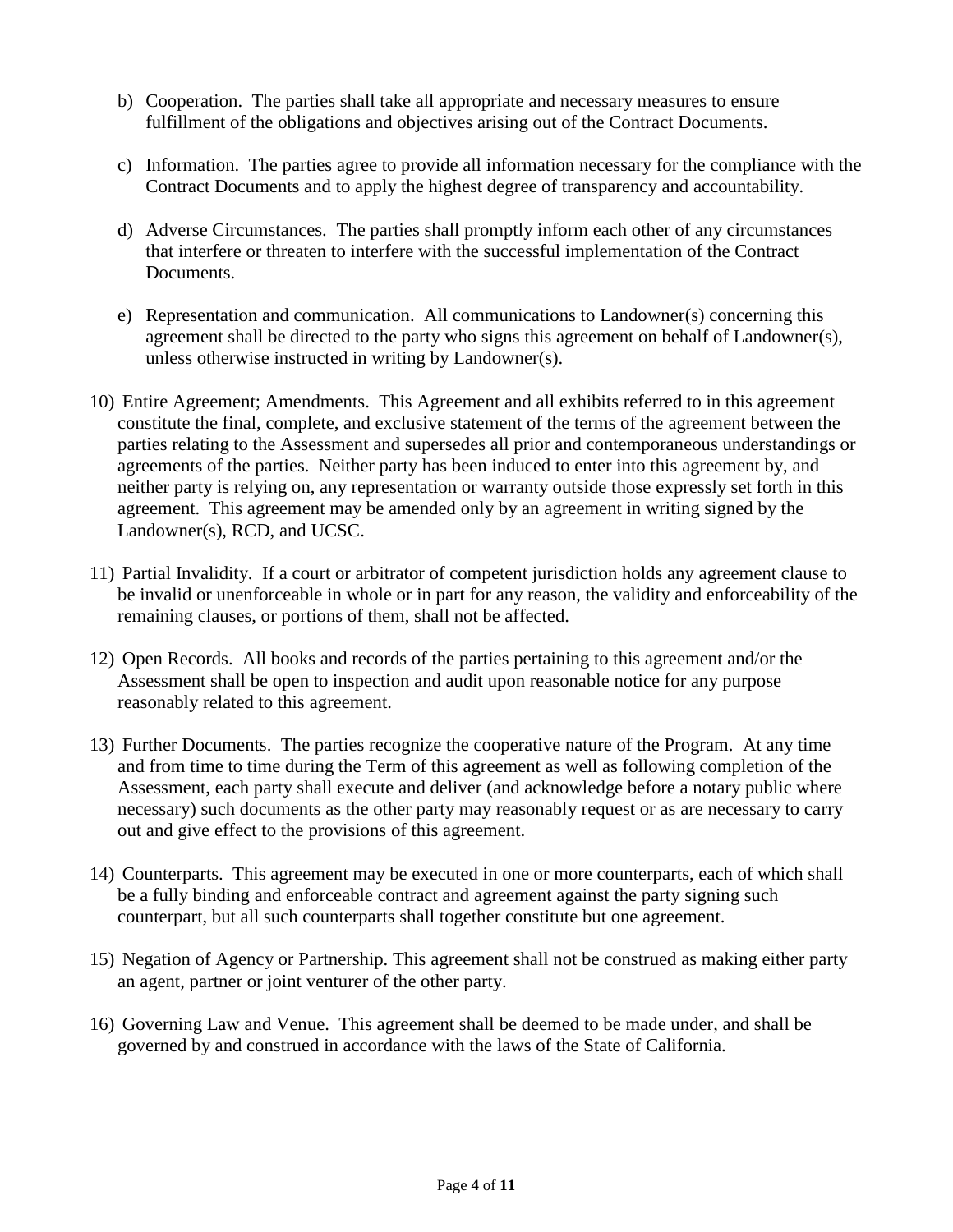IN WITNESS WHEREOF, the parties have executed this agreement on the day and year first above written.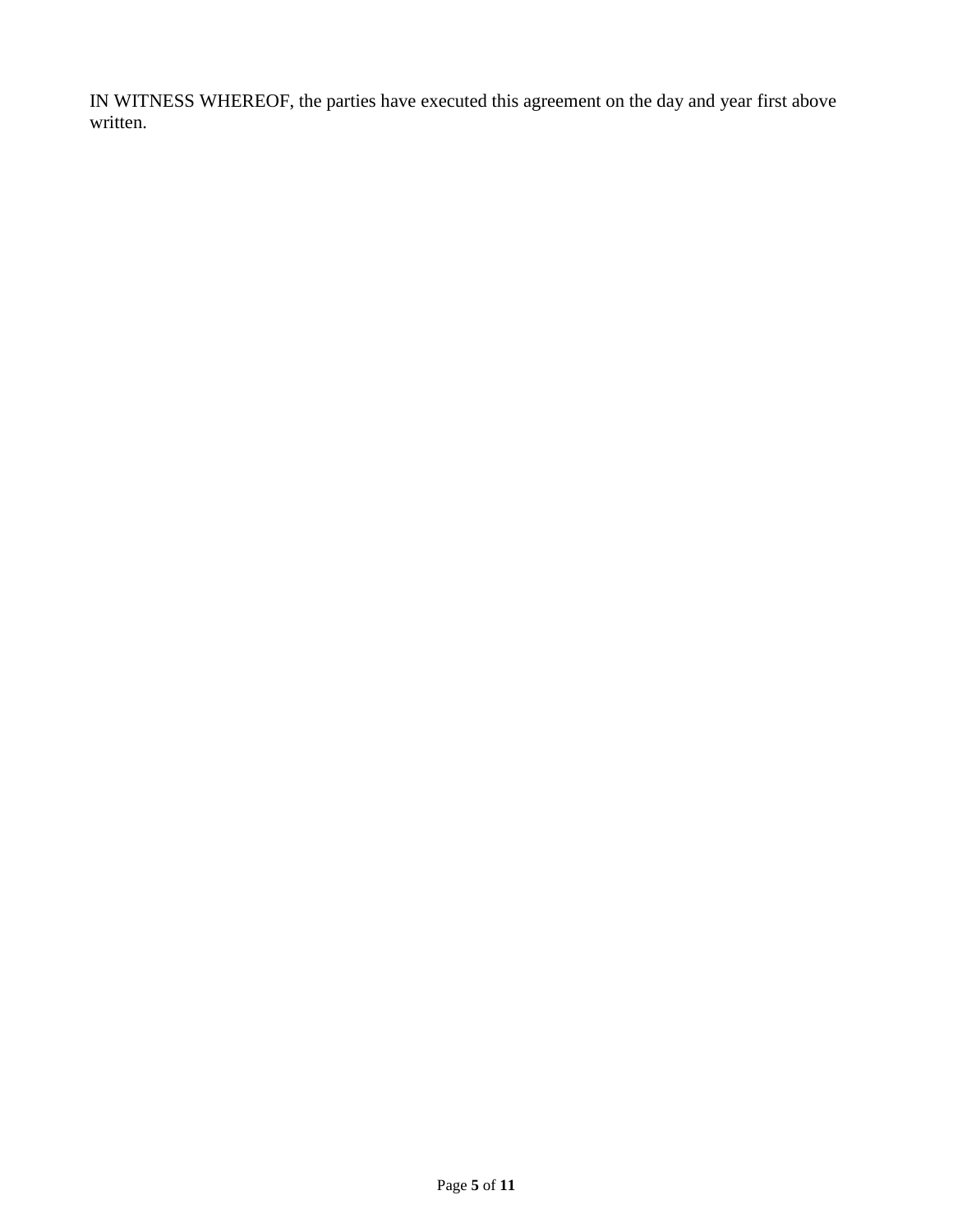IN WITNESS WHEREOF, the parties have executed this Agreement on the day and year first above written:

### RESOURCE CONSERVATION DISTRICT OF UNIVERSITY OF CALIFORNIA, SANTA CRUZ COUNTY SANTA CRUZ

\_\_\_\_\_\_\_\_\_\_\_\_\_\_\_\_\_\_\_\_\_\_\_\_\_\_\_\_\_\_\_\_\_\_ \_\_\_\_\_\_\_\_\_\_\_\_\_\_\_\_\_\_\_\_\_\_\_\_\_\_\_\_\_\_\_\_\_\_ Date Date Date

#### Signature Signature Signature

*Lisa Lurie Andrew T Fisher Capitola, CA 95010 Santa Cruz, CA 95064* 

\_\_\_\_\_\_\_\_\_\_\_\_\_\_\_\_\_\_\_\_\_\_\_\_\_\_\_\_\_\_\_\_\_\_ \_\_\_\_\_\_\_\_\_\_\_\_\_\_\_\_\_\_\_\_\_\_\_\_\_\_\_\_\_\_\_\_\_\_

*Executive Director Professor of Earth & Planetary Sciences 820 Bay Ave, Suite 136 1156 High Street, E&M A232* 

### LANDOWNER(S) LANDOWNER(S)

\_\_\_\_\_\_\_\_\_\_\_\_\_\_\_\_\_\_\_\_\_\_\_\_\_\_\_\_\_\_\_\_\_\_ \_\_\_\_\_\_\_\_\_\_\_\_\_\_\_\_\_\_\_\_\_\_\_\_\_\_\_\_\_\_\_\_\_\_

Signature Signature Signature

Printed Name/Title Printed Name/Title

Date Date Date

\_\_\_\_\_\_\_\_\_\_\_\_\_\_\_\_\_\_\_\_\_\_\_\_\_\_\_\_\_\_\_\_\_\_ \_\_\_\_\_\_\_\_\_\_\_\_\_\_\_\_\_\_\_\_\_\_\_\_\_\_\_\_\_\_\_\_\_\_

\_\_\_\_\_\_\_\_\_\_\_\_\_\_\_\_\_\_\_\_\_\_\_\_\_\_\_\_\_\_\_\_\_\_ \_\_\_\_\_\_\_\_\_\_\_\_\_\_\_\_\_\_\_\_\_\_\_\_\_\_\_\_\_\_\_\_\_\_

\_\_\_\_\_\_\_\_\_\_\_\_\_\_\_\_\_\_\_\_\_\_\_\_\_\_\_\_\_\_\_\_\_\_ \_\_\_\_\_\_\_\_\_\_\_\_\_\_\_\_\_\_\_\_\_\_\_\_\_\_\_\_\_\_\_\_\_\_

Street Address Street Address

\_\_\_\_\_\_\_\_\_\_\_\_\_\_\_\_\_\_\_\_\_\_\_\_\_\_\_\_\_\_\_\_\_\_ \_\_\_\_\_\_\_\_\_\_\_\_\_\_\_\_\_\_\_\_\_\_\_\_\_\_\_\_\_\_\_\_\_\_ City, State, Zip Code City, State, Zip Code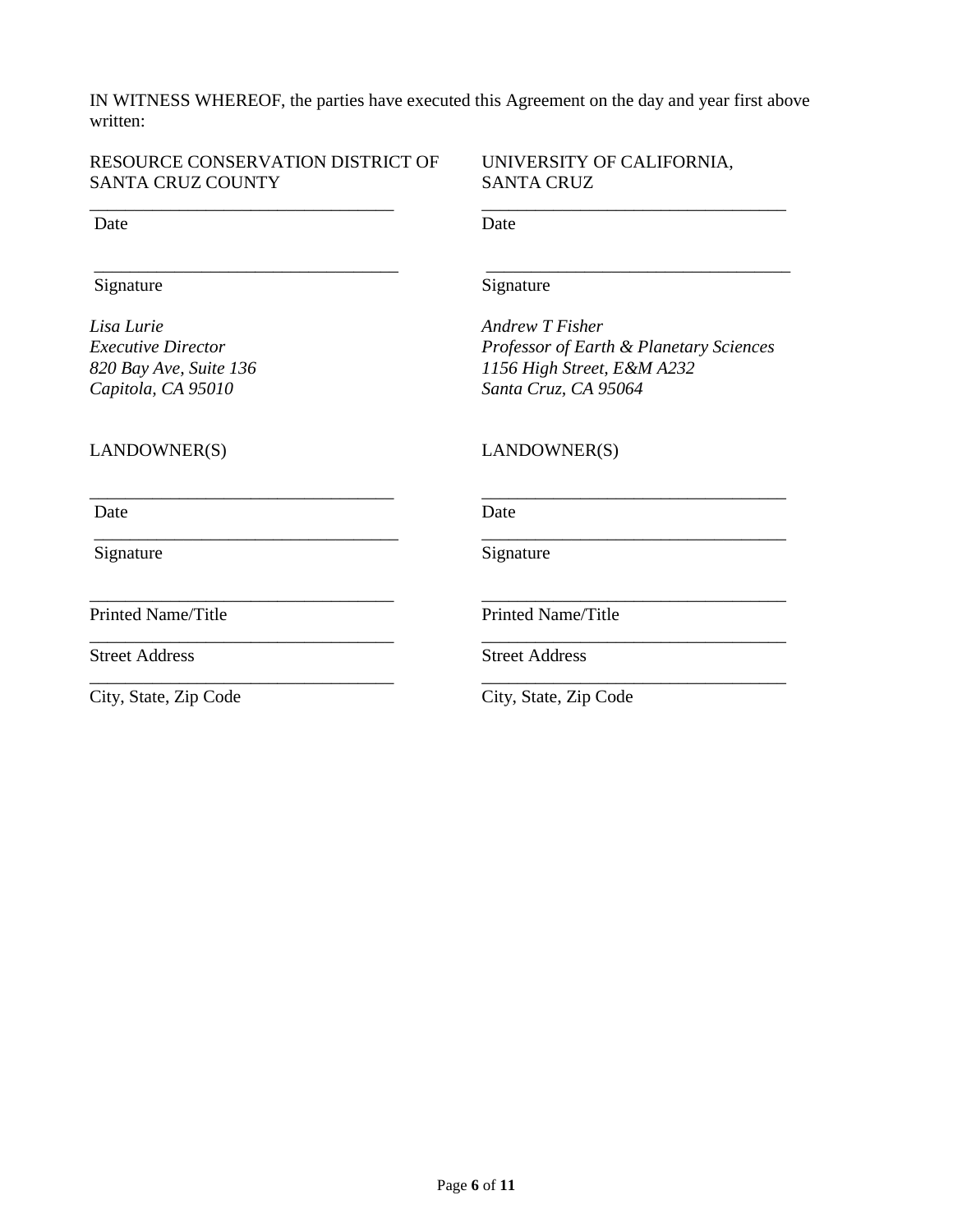## Exhibit A Legal Description of Landowner's Property

*Attach Deed and map designating the Assessment area including access routes.*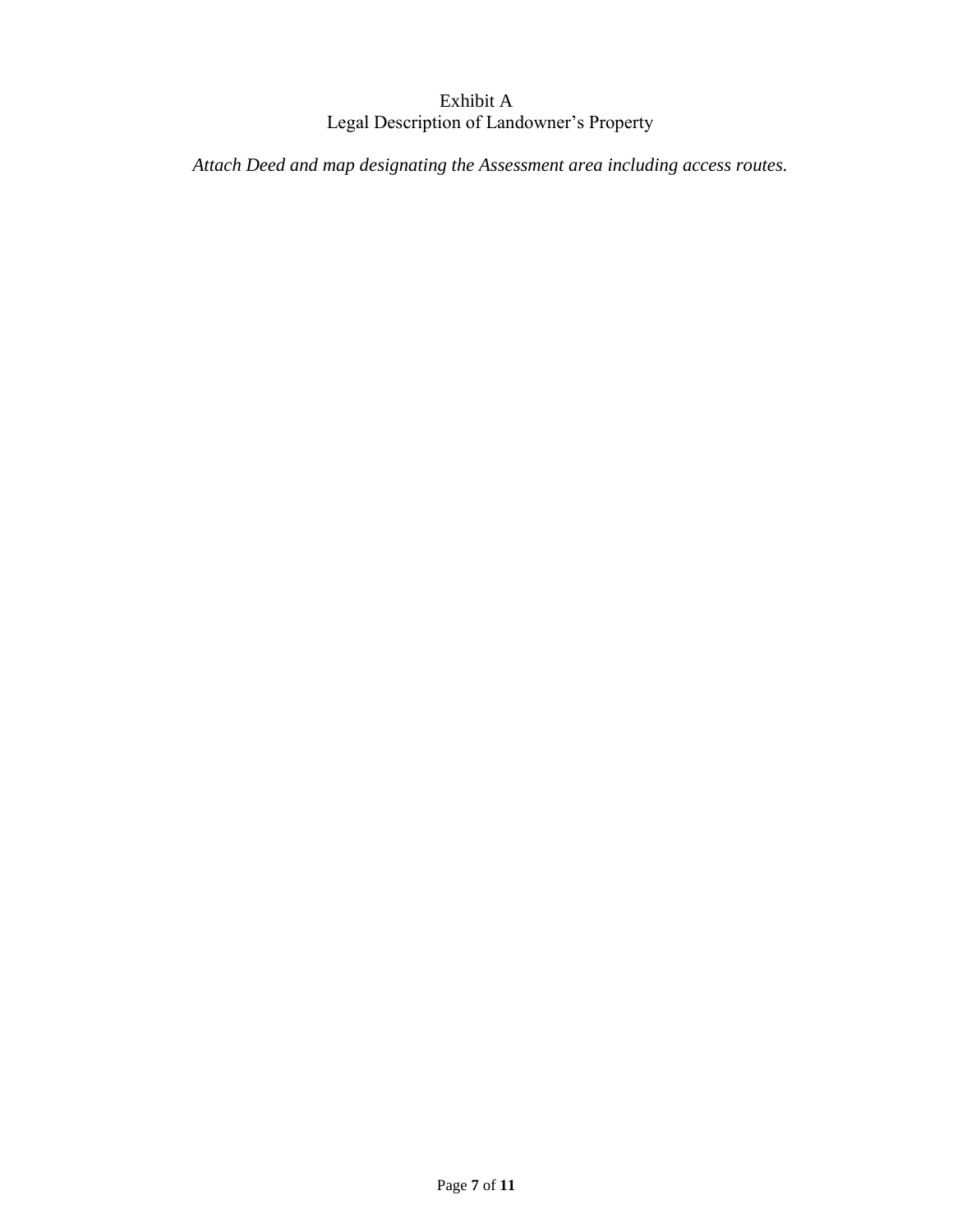#### Exhibit B Assessment Description

The Stage 2 Assessment may include, but is not limited to, one or more of these and related activities:

- A detailed desktop/computer assessment of site conditions, including analysis of soils, aquifer conditions, well logs, and modeled runoff.
- One or more site visits by the Partners, coordinated with the Landowner/tenant, to collect additional data and/or samples.
- Drilling of exploratory boreholes, potentially with coring to recover subsurface samples.
- Evaluation of potential for the site to host habitat for threatened or endangered species, and other factors that could impact permitting requirements.
- Preliminary engineering design, to assess potential project site, operation, and cost to develop
- Sampling to assess water quality, potentially at multiple times.

Sites undergoing Stage 2 Assessment will be listed on the ReNeM web site (rcdsantacruz.org/ReNeM) as being "in consideration" for inclusion in the program. At this stage, the name of the project could include a public identifier (family name(s), site name) or a generic name (at preference of Landowner/tenant). However, if a project is to be incorporated into the ReNeM program as an active project, the name and general location of the project will become public information and listed on the ReNeM site by that time. In addition, site performance information for all ReNeM projects will be considered to be public information once a project is incorporated and operated as part of the ReNeM program. This is essential so that operation of the program is transparent.

At least once per water year, Partners will review the status of sites that have undergone Stage 2 Assessment and rank these projects as to their priority for funding and full development. Factors that will be considered in ranking potential projects include: potential to infiltrate ≥100 ac-ft/yr during a typical water year, site location compared to other (active or pending) ReNeM projects, ease of site access (under both dry and wet conditions), potential for negative environmental impact (e.g., endangered or threatened species), water quality, the presence of high percolation rate soils, space in an underlying aquifer, favorable aquifer properties, a high ratio of benefit to cost, potential for securing funding for planning and capital costs.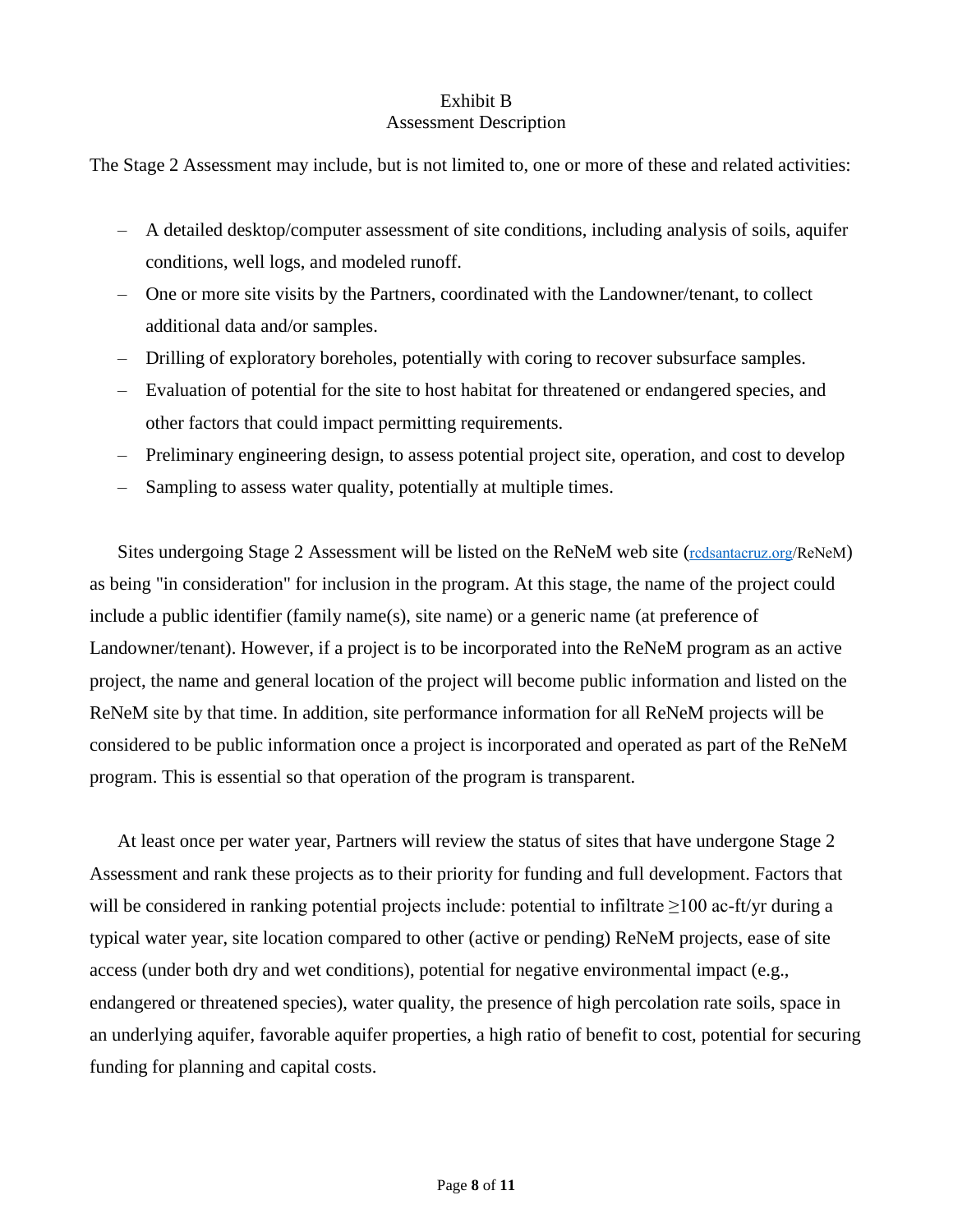## Exhibit C Grant Conditions

*Insert, if applicable*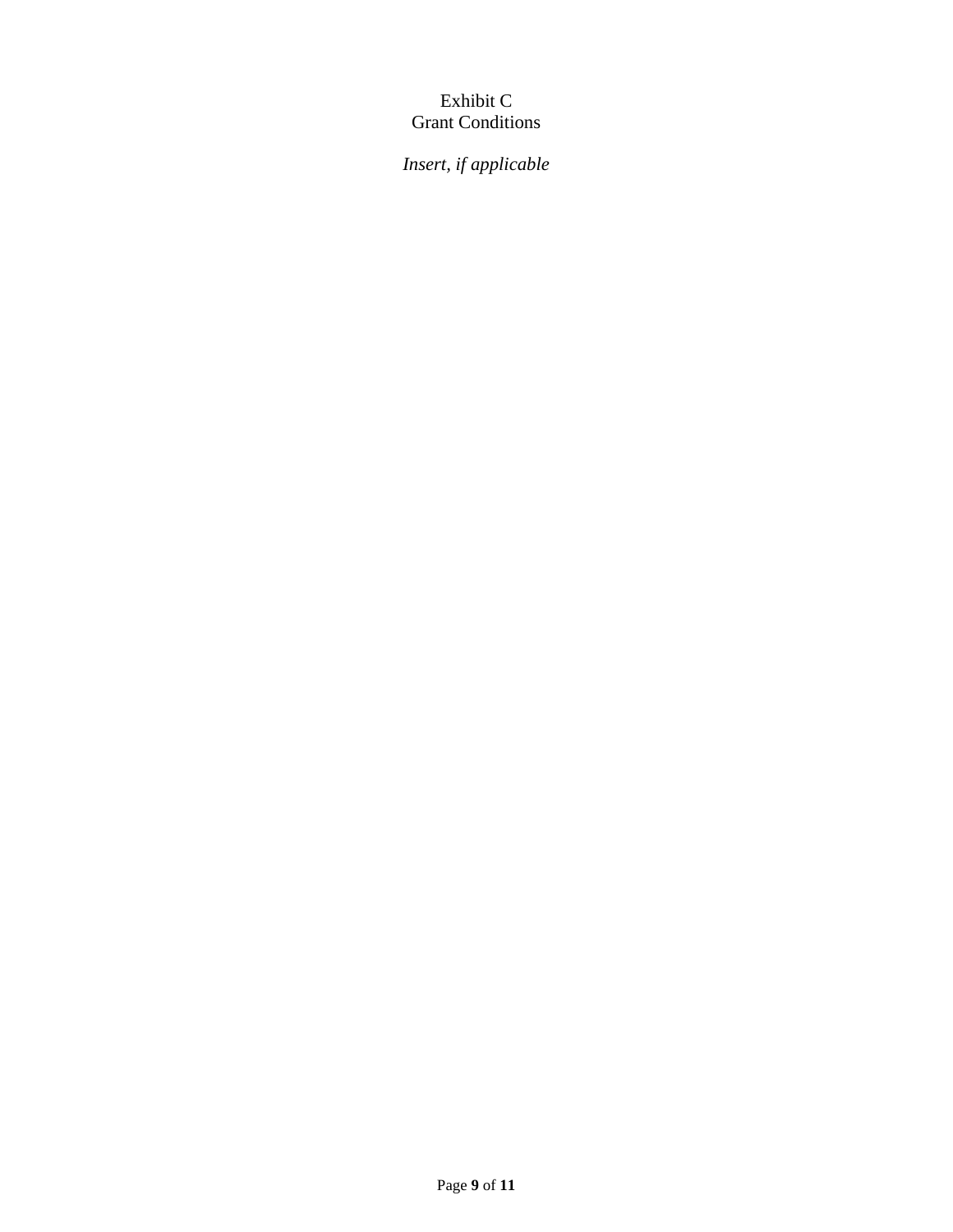### Exhibit D Operations and Maintenance Obligations

Site assessment for a potential MAR project as part of the ReNeM Program could require clearing debris, mowing, or other modest activities to permit site access for personnel, their contractors, or field equipment. Once there is agreement for an Assessment, ReNeM Partners will work with Landowner(s) and/or tenant(s) to set timing and gain access as needed to complete the Assessment.

If a project is approved for inclusion in the ReNeM Program and is constructed and becomes operational, there is an expectation that the Landowner(s) and/or tenant(s) will help to maintain the project as needed to keep it working. The purpose of the ReNeM rebate, provided by PV Water, is to offset the costs associated with operation and maintenance of a MAR project. Projects that provide insufficient benefit because of a lack of maintenance could be removed from the Program.